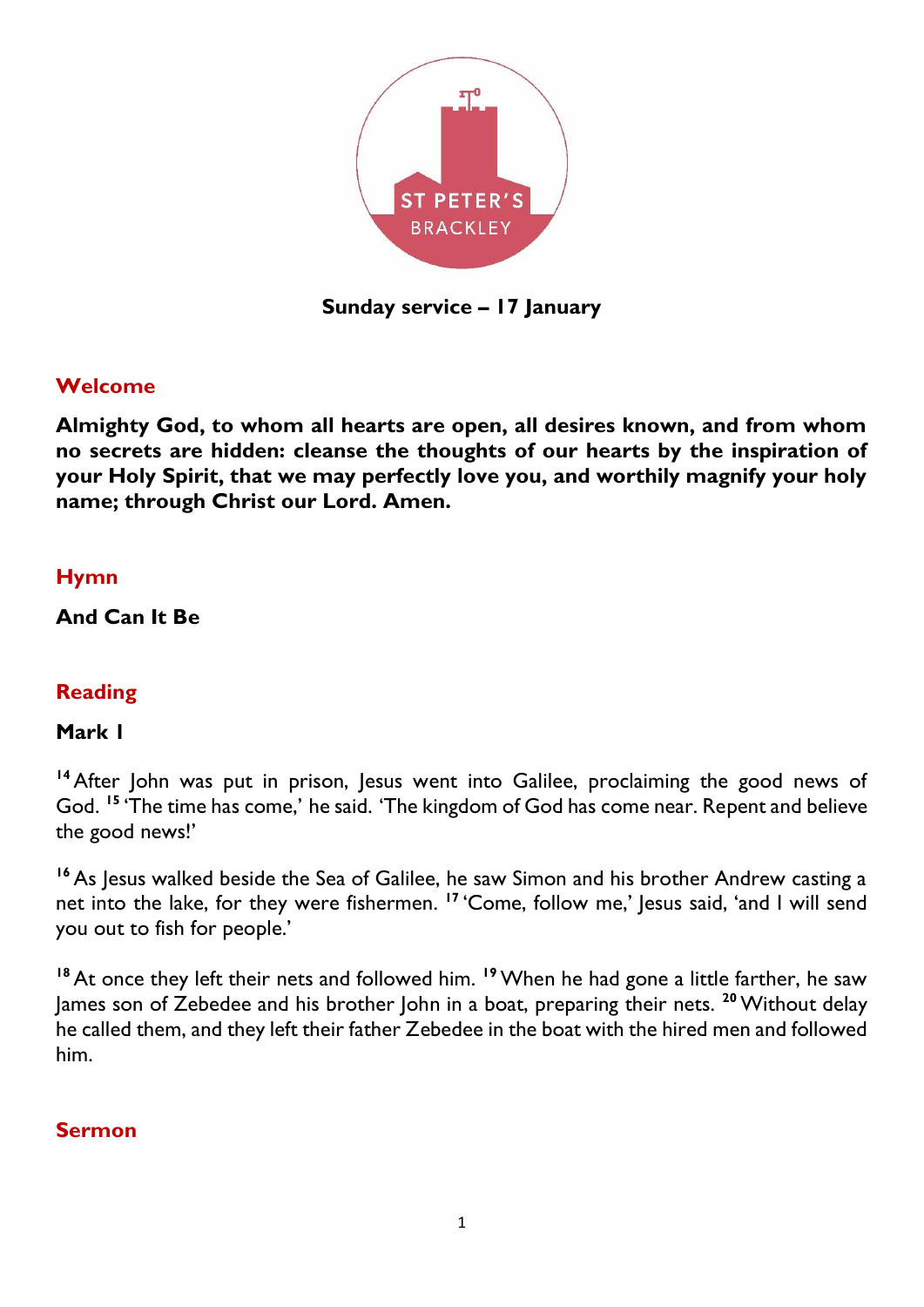## **Creed**

**We believe in one God, the Father, the Almighty, maker of heaven and earth, of all that is, seen and unseen.** 

**We believe in one Lord, Jesus Christ, the only Son of God, eternally begotten of the Father, God from God, Light from Light, true God from true God, begotten, not made, of one Being with the Father; through him all things were made. For us and for our salvation he came down from heaven, was incarnate from the Holy Spirit and the Virgin Mary and was made man. For our sake he was crucified under Pontius Pilate; he suffered death and was buried. On the third day he rose again in accordance with the Scriptures; he ascended into heaven and is seated at the right hand of the Father. He will come again in glory to judge the living and the dead, and his kingdom will have no end.**

**We believe in the Holy Spirit, the Lord, the giver of life, who proceeds from the Father and the Son, who with the Father and the Son is worshipped and glorified, who has spoken through the prophets.** 

**We believe in one holy catholic and apostolic Church. We acknowledge one baptism for the forgiveness of sins. We look for the resurrection of the dead, and the life of the world to come. Amen.**

## **Prayers**

## **Hymn**

## **Dear Lord and Father**

## **Lord's Supper**

Jesus Christ, risen Master and triumphant Lord, we come to you in sorrow for our sins, and confess to you our weakness and unbelief. We have lived by our own strength, and not by the power of your resurrection. In your mercy, forgive us. **Lord, hear us and help us.**

We have lived by the light of our own eyes, as faithless and not believing. In your mercy, forgive us. **Lord, hear us and help us.**

We have lived for this world alone, and doubted our home in heaven. In your mercy, forgive us. **Lord, hear us and help us.**

The Lord be with you. **And also with you.** Lift up your hearts. **We lift them to the Lord.** Let us give thanks to the Lord our God. **It is right to give thanks and praise.**